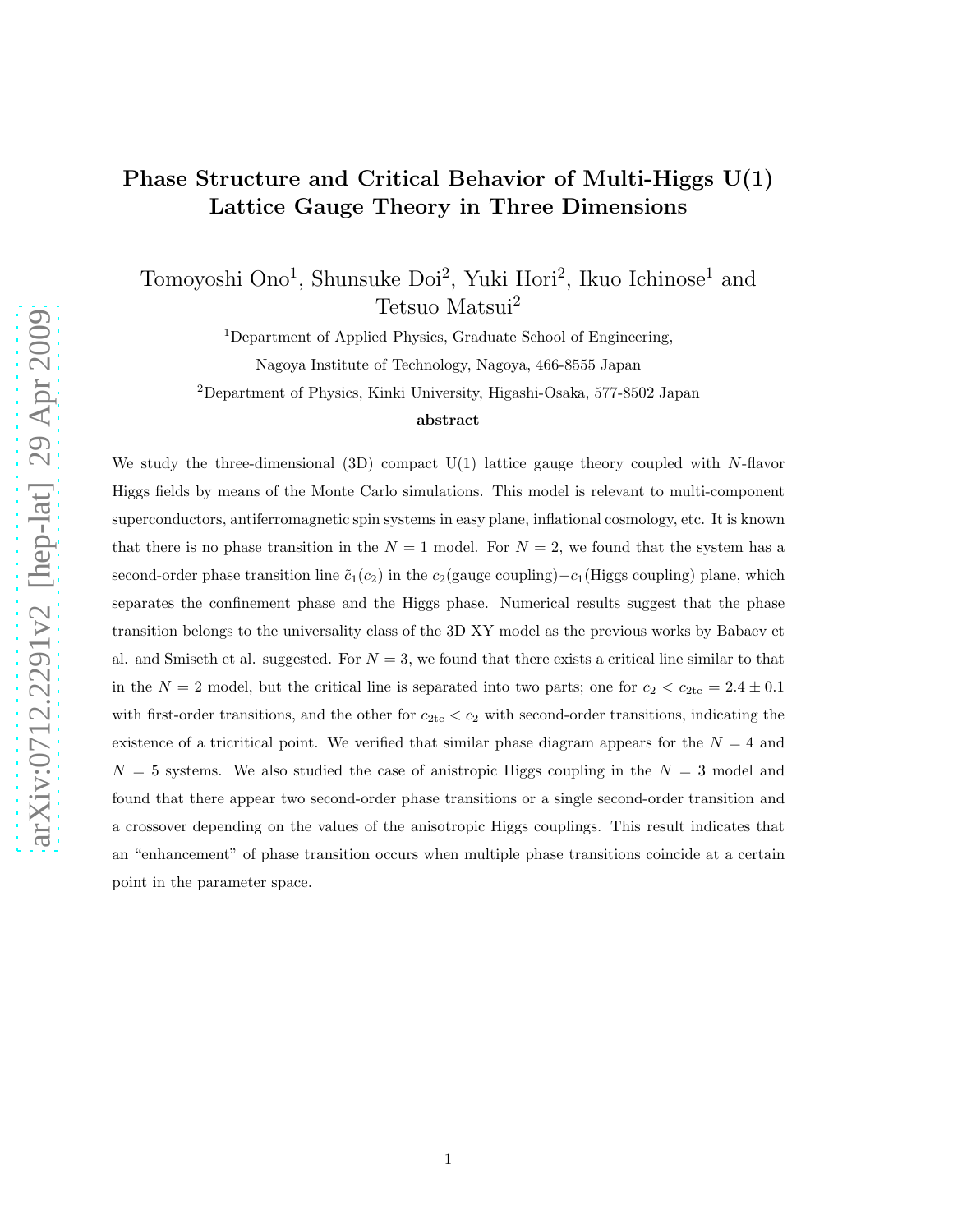### 1 Introduction

There are many interesting physical systems involving multi-component (N-component) matter fields. Sometimes they are associated with exact or approximate symmetries like "flavor" symmetry. In some cases, the large-N analysis or the  $1/N$  expansion  $[1]$  for an N-flavor system is applicable and it gives us useful information that cannot be obtained by the ordinary perturbative calculations. But the properties of the large- $N$  systems may differ from those at medium values of  $N$  that one actually wants to know. Study of the N-dependence of various systems is certainly interesting, but has not been examined well.

Among these "flavor" physics, the effect of matter fields upon gauge dynamics is of quite general interest in quantum chromodynamics, strongly correlated electron systems, quantum spins, etc.[2,] 3, 4, 5]. In the present paper, we shall study the three-dimensional (3D) U(1) gauge theory with multi-component Higgs fields  $\phi_a(x) \equiv |\phi_a(x)| \exp(i\varphi_a(x))$   $(a = 1, \dots, N)$  with fixed amplitudes  $|\phi_a(x)| = 1$ . This model is of general interest, and knowledge of its phase structure, order of its phase transitions, etc. may be useful to get better understanding of various physical systems. These systems include the following:

N-component superconductor: Babaev[6] argued that under a high pressure and at low temperatures hydrogen gas may become a liquid and exhibits a transition from a superfluid to a superconductor. There are two order parameters;  $\phi_e$  for electron pairs and  $\phi_p$  for proton pairs. They may be treated as two complex Higgs fields  $(N = 2)$ . In the superconducting phase, both  $\phi_e$  and  $\phi_p$  develop an off-diagonal long-range order, while in the superfluid phase, only the neutral order survives;  $\lim_{|x| \to \infty} \langle \phi_e(x) \phi_p(0) \rangle \neq 0.$ 

p-wave superconductivity of cold Fermi gas: Each fermion pair in a p-wave superconductor has angular momentum  $J = 1$  and the order parameter has three components,  $J_z = -1, 0, 1$ . They are regarded as three Higgs fields  $(N = 3)$ . As the strength of attractive force between fermions is increased, a crossover from a superconductor of the BCS type to the type of Bose-Einstein condensation is expected to take place[7].

Phase transition of 2D antiferromagnetic(AF) spin models: In the  $s = 1/2$  AF spin models, a phase transition occurs from the Néel state to the valence-bond solid state as parameters are varied. Senthil et al.[8] argued that the effective theory describing this transition take a form of U(1) gauge theory of spinon  $(CP<sup>1</sup>)$  field  $z_a(x)$   $(|z_1|^2 + |z_2|^2 = 1)$  with an additional Berry phase and a "deconfined phase" of spinons appears at the critical point. If one consider the easy-plane limit  $(S_z = 0)$ ,  $|z_1|^2 = |z_2|^2 = 1/2$  and the  $\mathbb{CP}^1$  bosons are expressed by two Higgs fields as  $z_a = \exp(i\varphi_a)/\sqrt{2}$  (N = 2). This system is studied by Nogueira et al. by a renormalization group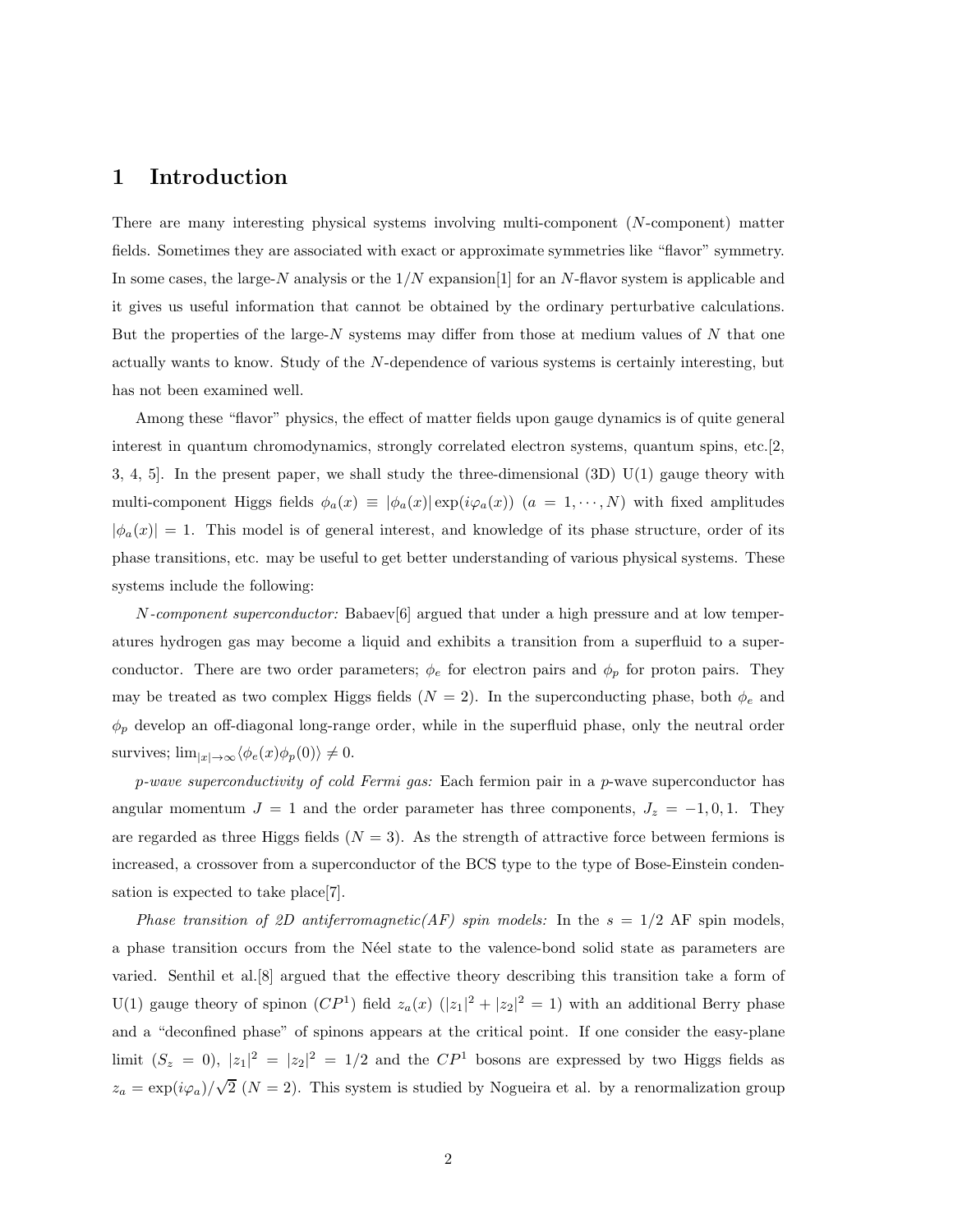analysis[9] and it is clarified that the above easy-plane limit has only a first-order phase transition.

Similar limit to the above may be taken to relate the superconductivity of ultracold fermionic atoms with spin J to the U(1) gauge model with N Higgs fields. J. Zhao, et al. considered the  $SU(N)$  Hubbard model to describe the superconductivity of fermionic atoms, which has a  $N =$  $2J + 1$ -component order parameter[10]. At large repulsion U and at the filling factor  $n = 1/N$ , the model becomes the U(1) gauge model with  $CP^{N-1}$  spins. A  $CP^{N-1}$  variable is parametrized as  $z_a = \rho_a \exp(i\varphi_a)$  with  $\sum_{a=1}^{N} \rho_a^2 = 1$ . In the symmetric limit, which is the easy-plane limit for  $N = 2$ ,  $\rho_a^2 = 1/N$  and  $z_a$  becomes a Higgs field.

Effects of doped fermionic holes (holons) to these AF spins were also studied extensively. The effective theory obtained by integrating out holon variables may be a  $U(1)$  gauge theory with  $N = 2$ Higgs fields (with nonlocal gauge interactions). Kaul et al.[11] predicts that such a system exhibits a second-order transition, while numerical simulations of Kuklov et al.[12] exhibit a weak first-order transition. This point should be clarified in future study.

Inflational cosmology: In the inflational cosmology [13], a set of Higgs fields is introduced to describe a phase transition and inflation in early universe. Plural Higgs fields are necessary in a realistic model[14].

In the rest of the present paper, we shall study the multi-Higgs lattice models by Monte Carlo(MC) simulations. We consider the simplest form of the model, i.e., the 3D *compact* lattice gauge theory without Berry's phase. We introduce the Higgs fields  $\phi_{xa}$  on the site x of the cubic lattice and treat them in the London limit,  $|\phi_{xa}| = 1$ ,  $\phi_{xa} = \exp(i\varphi_{xa})$ . We also put the compact U(1) gauge field  $U_{x\mu} = \exp(i\theta_{x\mu})$  on the link  $(x, x + \mu)$ .  $\mu (= 1, 2, 3)$  is the direction index (we use them also as the unit vectors). The action S consists of the Higgs coupling with its coefficients  $c_{1a}$   $(a = 1, \ldots, N)$ and the plaquette term with its coefficient  $c_2$  as

$$
S = \frac{1}{2} \sum_{x,\mu} \sum_{a=1}^{N} \left( c_{1a} \phi_{x+\mu,a}^{\dagger} U_{x\mu} \phi_{xa} + \text{H.c.} \right) + \frac{c_2}{2} \sum_{x,\mu < \nu} (U_{x\nu}^{\dagger} U_{x+\nu,\mu}^{\dagger} U_{x+\mu,\nu} U_{x\mu} + \text{H.c.}). \tag{1.1}
$$

The partition function  $Z$  of the model is given by

$$
Z = \int [dU][d\phi] \exp(S),
$$
  

$$
\int [dU][d\phi] = \prod_{x,\mu} \int_{-\pi}^{\pi} \frac{d\theta_{x\mu}}{2\pi} \prod_{x,a} \int_{-\pi}^{\pi} \frac{d\varphi_{xa}}{2\pi}.
$$
 (1.2)

A couple of models close to Eqs.(1.1) and (1.2) have been investigated. Smiseth et al.[15] studied the noncompact  $U(1)$  Higgs models. A duality transformation maps the charged sector into the inverted  $XY$  spin model. Thus they predicted that the system exhibits a single inverted  $XY$  transition and  $N-1$  XY transitions. Their numerical study confirmed this prediction for  $N=2$ . For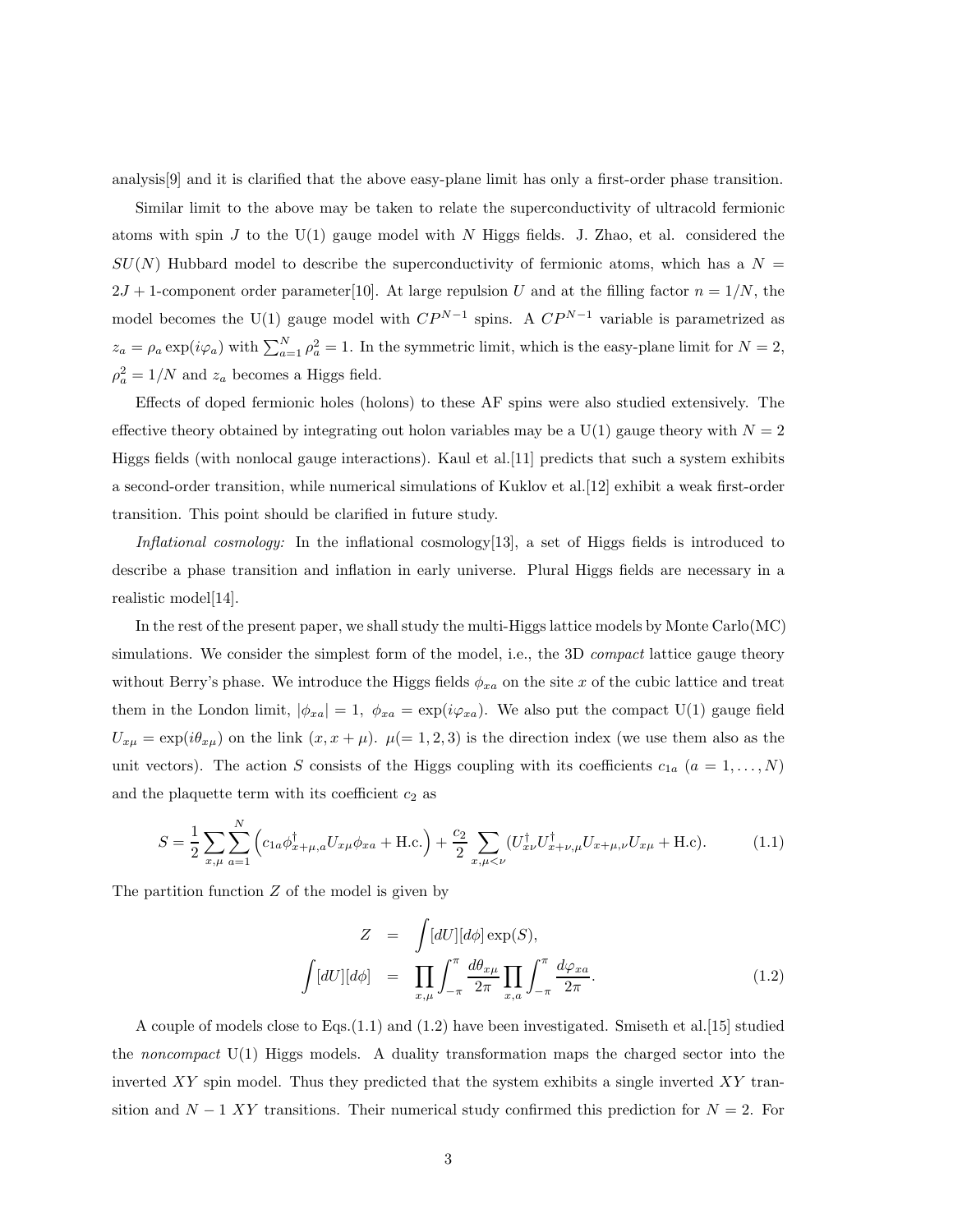$N = 2$ , Kragset et al. [16] studied the effect of Berry's phase term in the compact Higgs model. They reported that Berry's phase term suppresses monopoles (instantons) and changes the second-order phase transitions to first-order ones.

The phase structure of the present system  $(1.1)$  can be studied by the following consideration developed by Smiseth et al. [15, 17]. That is, among N phases  $\varphi_a(x)$  of the Higgs fields, the sum  $\tilde{\varphi}_+ \equiv \sum_a \varphi_a$  couples to the gauge field and describes charged excitations, whereas the remaining  $N-1$  independent linear combinations  $\tilde{\varphi}_i(i=1,\cdots,N-1)$  describe neutral excitations. The latter  $N-1$  modes may be regarded as a set of  $N-1$  XY spin models. As the  $N=1$  compact U(1) Higgs model stays always in the confinement phase[18], we expect  $N-1$  second-order transitions of the type of the  $XY$  model. The above discussion is useful to get an intuitive picture of the phase structure. In the present paper, we shall study the system (1.1) by means of MC simulation and verify the above conclusion.

The rest of the present paper is organized as follows. In Sec.2, we shall study the  $N = 2$  multi-Higgs model and report the results of the MC simulations, in particular, its phase diagram in the  $c_1 - c_2$  plane. We measure the internal energy, specific heat and instanton density. In Sec.3, we shall investigate the  $N = 3$  cases. By varying the ratios of the three Higgs couplings, the model exhibits interesting phase structure. In Sec.4, we present the result of the cases of  $N = 4$  and  $N = 5$ . Section 5 is devoted for conclusion.

### 2 Two-flavor Higgs model  $(N = 2)$

For the MC simulations, we used the standard Metropolis algorithm[19]. We consider the cubic lattice with the periodic boundary condition and its size  $L^3$  up to  $L = 36$ . The typical statistics used was  $6 \cdot 10^5$  MC steps and the averages and errors were estimated over 20 samples.

We first study the  $N = 2$  case with symmetric couplings  $c_{11} = c_{12} \equiv c_1$ . We measured the internal energy  $U \equiv -\langle S \rangle / L^3$  and the specific heat  $C \equiv \langle (S - \langle S \rangle)^2 \rangle / L^3$  in order to obtain the phase diagram and determine the order of phase transitions.

In Fig.1(a), we show C at  $c_2 = 0.4$  as a function of  $c_1$  for  $L = 22, 28, 32$ . The peak of C develops as the system size is increased. The results indicate that a second-order phase transition occurs at  $c_1 \simeq 0.91$ . In fact, we applied the finite-size-scaling (FSS) hypothesis to C of Fig.1(a) in the form of

$$
C(c_1, L) = L^{\sigma/\nu} \eta(L^{1/\nu} \epsilon), \qquad (2.1)
$$

where  $\epsilon = (c_1 - c_{1\infty})/c_{1\infty}$  and  $c_{1\infty}$  is the critical coupling at  $L \to \infty$ . We determined  $\nu =$  $0.65 \pm 0.02$ ,  $\sigma = 0.16 \pm 0.02$ , and  $c_{1\infty} = 0.909 \pm 0.010$  with the scaling function  $\eta(x)$  plotted in Fig.1(b). This result supports the FSS (2.1).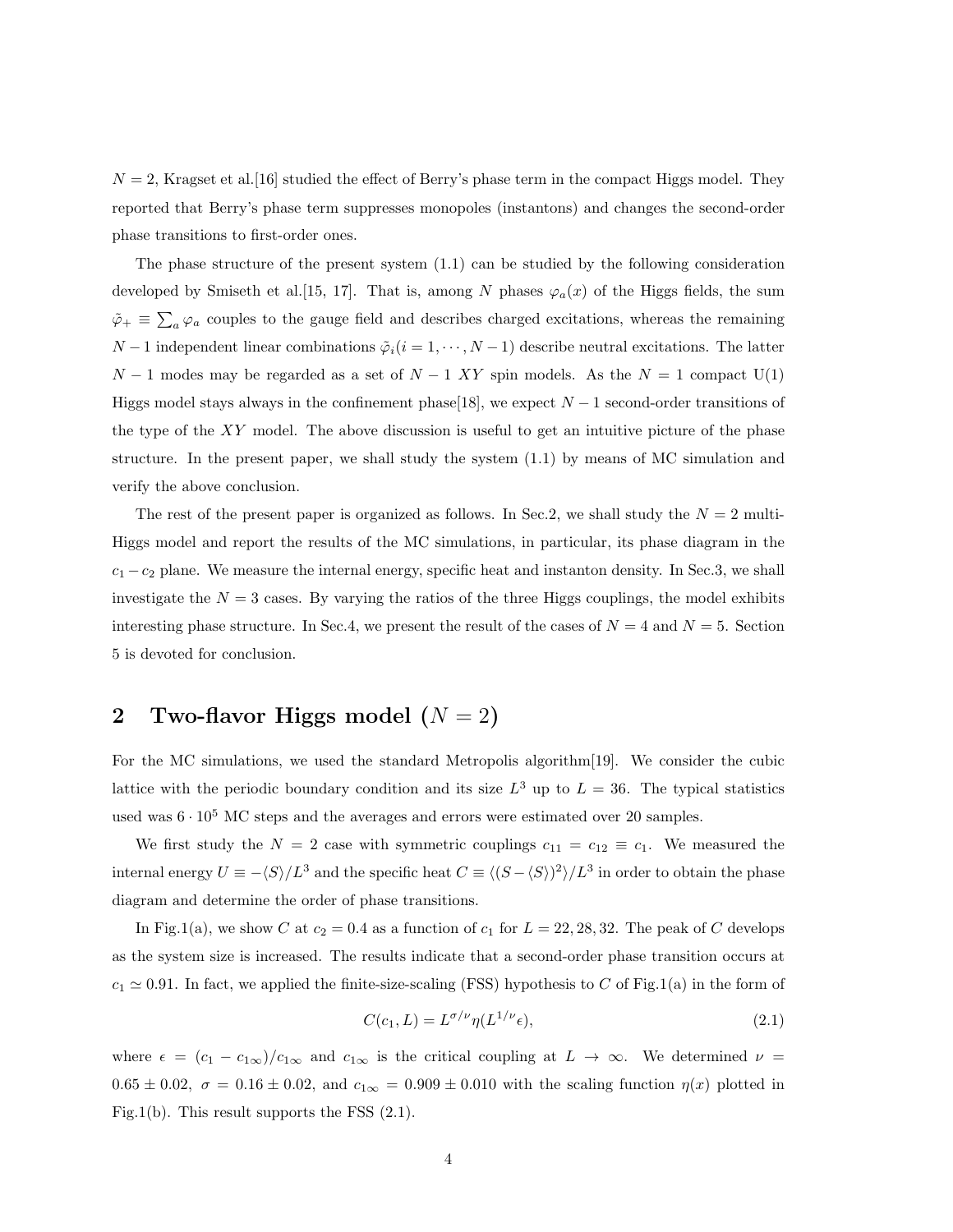

Figure 1: (a) System-size dependence of specific heat C of  $L = 22, 28, 32$  for  $N = 2$  along  $c_2 = 0.4$ . (b) Scaling function  $\eta(x)$  of Eq.(2.1) for Fig.1(a).

The above results for  $N = 2$  are consistent with the prediction given in the introduction. The sum  $\tilde{\varphi}_{x+} \equiv \varphi_{x1} + \varphi_{x2}$  couples with the compact gauge field and generates no phase transition[18], while the difference  $\tilde{\varphi}_{x-} \equiv \varphi_{x1} - \varphi_{x2}$  behaves like the angle variable in the 3D XY model. The 3D XY model has a second-order phase transition with the critical exponent  $\nu = 0.666...[20]$ . Our value of  $\nu$  obtained above is consistent with this value. In fact, the same result was previously obtained in Ref.[16], which studied the  $N = 2$  model on the specific line  $c_1 = c_2$  in the  $c_2 - c_1$  plane by means of the MC simulations of large system sizes<sup>1</sup>.

It is instructive to see the behavior of the instanton density  $\rho$  in order to study the gauge dynamics at the phase transition point. We employ the definition of  $\rho$  in the 3D U(1) compact lattice gauge theory given by DeGrand and Toussaint[22].  $\rho$  in Fig.2 decreases very rapidly near the phase transition point at  $c_1 \simeq 0.91$ . This indicates that a "crossover" from dense to dilute instanton "phases" is accompanied with the phase transition. In other words, the observed phase transition can be interpreted as a confinement(small  $c_1$ )-Higgs(large  $c_1$ ) phase transition.

The above conclusion is supported by the following consideration. An effective gauge model  $S_{\text{eff}}(U)$  is obtained by integrating out the Higgs fields  $\phi_{xa}$  in Z of Eq.(1.2),

$$
Z = \int [dU] \exp[S_{\rm eff}(U)],
$$

<sup>&</sup>lt;sup>1</sup>The  $N = 2$  model with a noncompact gauge action was studied by Motrunich et al. [21]. Phase stucture of that mode was also clarified by the paper by Kragset et al. [16].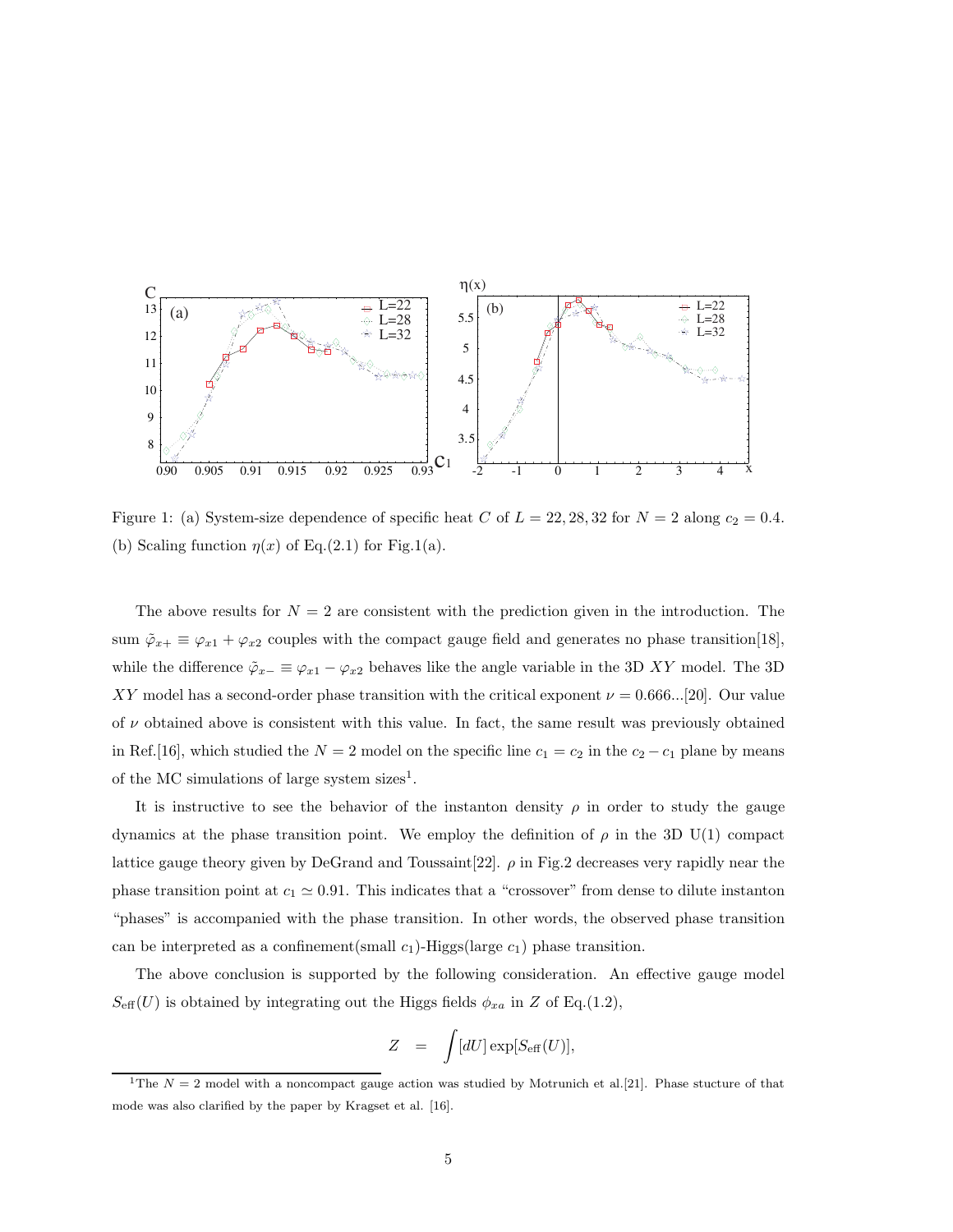

Figure 2: Instanton density  $\rho$  for  $N = 2$  at  $c_2 = 0.4$  as a function of  $c_1$ . System size  $L = 16$ .

$$
\exp[S_{\text{eff}}(U)] \equiv \int [d\phi] \exp[S(U,\phi)]. \tag{2.2}
$$

For small  $c_1$ , the above integration over the Higgs fields can be performed by using the hopping expansion in powers of  $c_1$ . The resultant effective action  $S_{\text{eff}}(U)$  contains nonlocal interaction terms of the gauge field  $U_{x\mu}$ . Recently we studied models of U(1) gauge field in 3D, which contain nonlocal interactions [3]. We found that the nonlocal terms give dominant effect on the gauge dynamics and a confinement-deconfinement phase transition takes place as their coefficients are getting large.

Knowledge of the phase structure of the  $CP^{N-1}$  model is also useful to identify the phases in the present model. As explained in the introduction, the present model is the easy-plane limit of the  $\mathbb{CP}^1$  model. The  $\mathbb{CP}^{N-1}$  model in 3D was studied both analytically by means of the  $1/N$ expansion [23] and numerically by defining the model on the lattice [24, 4]. These studies show that the spontaneous breaking of the internal  $SU(N)$  symmetry accompanys the phase transition to the Higgs phase of the gauge dynamics. Similarly in the present model, the observed second-order phase transition corresponds to the transition from the global U(1) symmetric phase (confinement phase) to the phase of the the spontaneous breaking of the global U(1) symmetry (Higgs phase).

In Fig.3, we present the phase diagram for  $N = 2$  in the  $c_2-c_1$  plane. There exists a second-order phase transition line separating the confinement and the Higgs phases. There also exists a crossover line similar to that in the 3D  $N = 1$  U(1) Higgs model[18].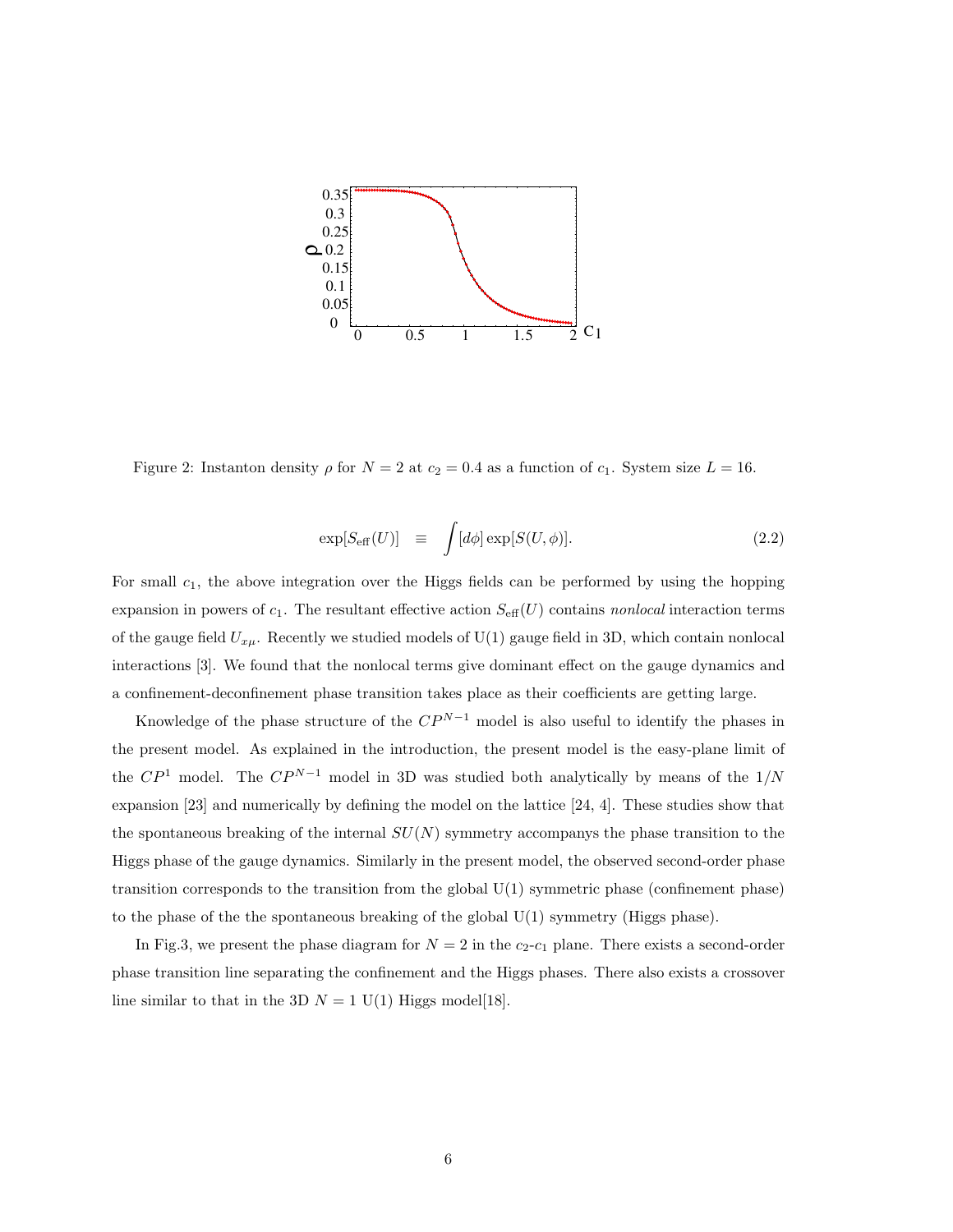

Figure 3: Phase diagram for  $N = 2$ . There are two phases, confinement and Higgs, separated by a second-order phase transition line. There also exists a crossover line in the confinement phase separating dense and dilute instanton-density regions. Location of the phase transition line is determined from the data of  $L = 24$ .

## 3 Three-flavor Higgs model  $(N = 3)$

### 3.1 Symmetric case  $c_{1a} = c_1$

Let us turn to the  $N = 3$  case. Among many possibilities of three  $c_{1a}$ 's, we first consider the symmetric case  $c_{11} = c_{12} = c_{13} \equiv c_1$ . One may expect that there are two  $(N - 1 = 2)$  second-order transitions that may coincide at a certain critical point. Studying the  $N = 3$  case is interesting from a general viewpoint of the critical phenomena, i.e., whether coincidence of multiple phase transitions changes the order of the transition. We studied various points in the  $c_2 - c_1$  plane and found that the order of transition changes as  $c_2$  varies.

In Fig.4, we show U and  $\rho$  along  $c_2 = 1.5$  as a function of  $c_1$ . Both quantities show hysteresis loops, which are signals of a first-order phase transition. In Fig.5, we present C at  $c_2 = 3.0$ . The peak of C at around  $c_1 \sim 0.48$  develops as L is increased, whereas U shows no discontinuity and hysteresis. Therefore, we conclude that the phase transition at  $(c_2, c_1) \sim (3.0, 0.48)$  is of second order.

In order to locate the tricritical point from the first to second phase transitions, we studied the region  $c_2 = 2.0 \sim 2.5$  in detail. In Fig.6, we present the internal energy U and the specific heat C at  $c_2 = 2.0, 2.2, 2.3, 2.4, 2.5$  for the system size  $L = 32$ . U at  $c_2 = 2.0$  shows a hysteresis at  $c_1 \simeq 0.506 \sim 0.508$ . As  $c_2$  increases, the hysteresis becomes milder and at  $c_2 = 2.5$  it almost disppears. Also, as  $c_2$  increases, the region and height of the peak of  $C$  measured from the smooth background become reduced. These behavior, together with the size dependence of  $U$  and  $C$ , suggest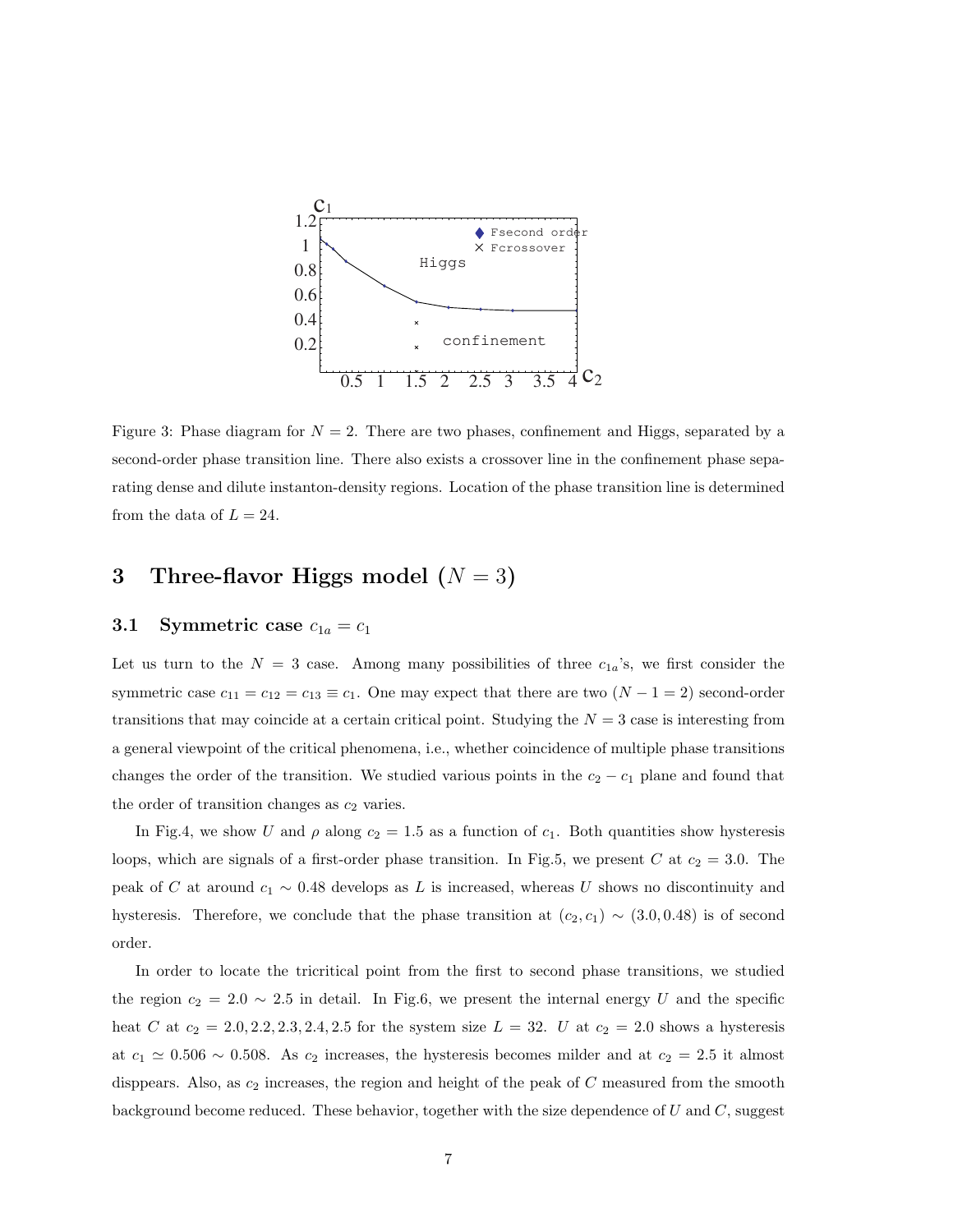

Figure 4: (a) Internal energy U and (b) instanton density  $\rho$  for  $N = 3$  at  $c_2 = 1.5$  and  $L = 16$ . Both exhibit hysteresis loops in the path where  $c_1$  is first increased and then decreased by the step  $\Delta c_1 = 0.0005,$  indicating a first-order phase transition at  $c_1 \simeq 0.551.$ 



Figure 5: (a) Specific heat for  $N = 3$  at  $c_2 = 3.0$ . (b) Close-up view near the peak. The peak develops as  $L$  increases.



Figure 6: (a) Internal Energy U and (b) Specific heat C for  $N = 3$  and  $L = 32$  at  $c_2 = 2.0 \sim 2.5$ . (Values of  $c_2$  are indicated near each curve.) As  $c_2$  increases, the changes of U become milder and the region and size of the peak of C become reduced.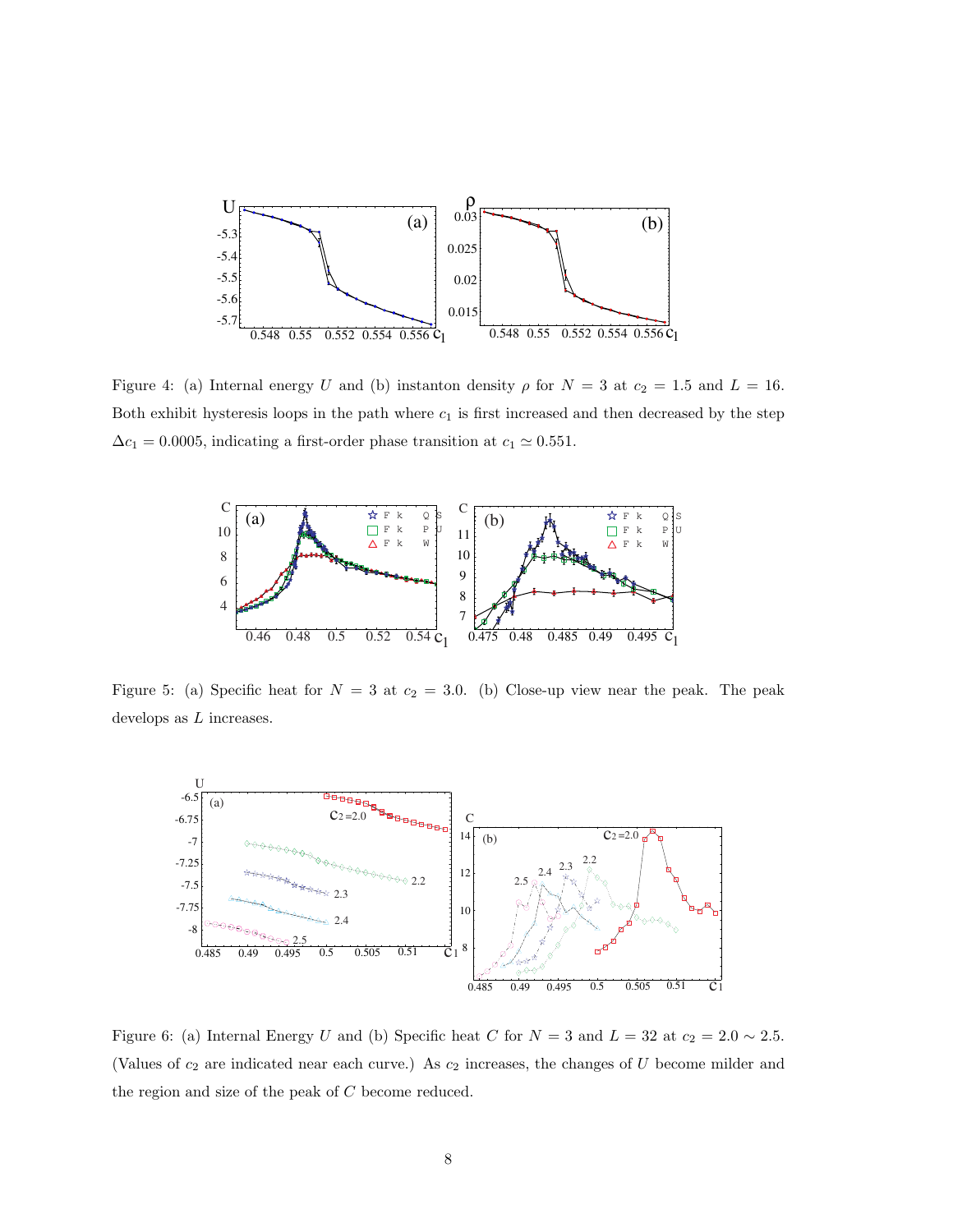that the change in the order of phase transition from the first-order one to the second-order one takes place in this region of  $c_2$ . To support this point, we also studied the distribution  $\rho(E) \exp(-E)$ of the internal-energy, which is defined as

$$
Z = \int [dU][d\phi] \exp(S) = \int dE \int [dU][d\phi] \exp(S)\delta(S+E) = \int dE \rho(E) \exp(-E). \tag{3.1}
$$

If the phase transition is first order,  $\rho(E) \exp(-E)$  exhibits a double peak structure near the critical point, while a second-order transition exhibits a single peak structure. In Fig.7, we present the distribution of  $\rho(E) \exp(-E)$  for  $c_2 = 2.0 \sim 2.5$  and  $L = 32$ .



Figure 7: Distribution of the energy,  $\rho(E) \exp(-E)$  of Eq.(3.1), for  $N = 3$  and  $L = 32$ . (a)  $(c_2, c_1) = (2.0, 0.507);$  (b)  $(c_2, c_1) = (2.3, 0.495);$  (c)  $(c_2, c_1) = (2.4, 0.493);$  (d)  $(c_2, c_1) = (2.5, 0.492).$ The signal of double-peak structure, which is shown clearly in Fig.(a), becomes weaker as  $c_2$  increases, and disappears in Fig.(d).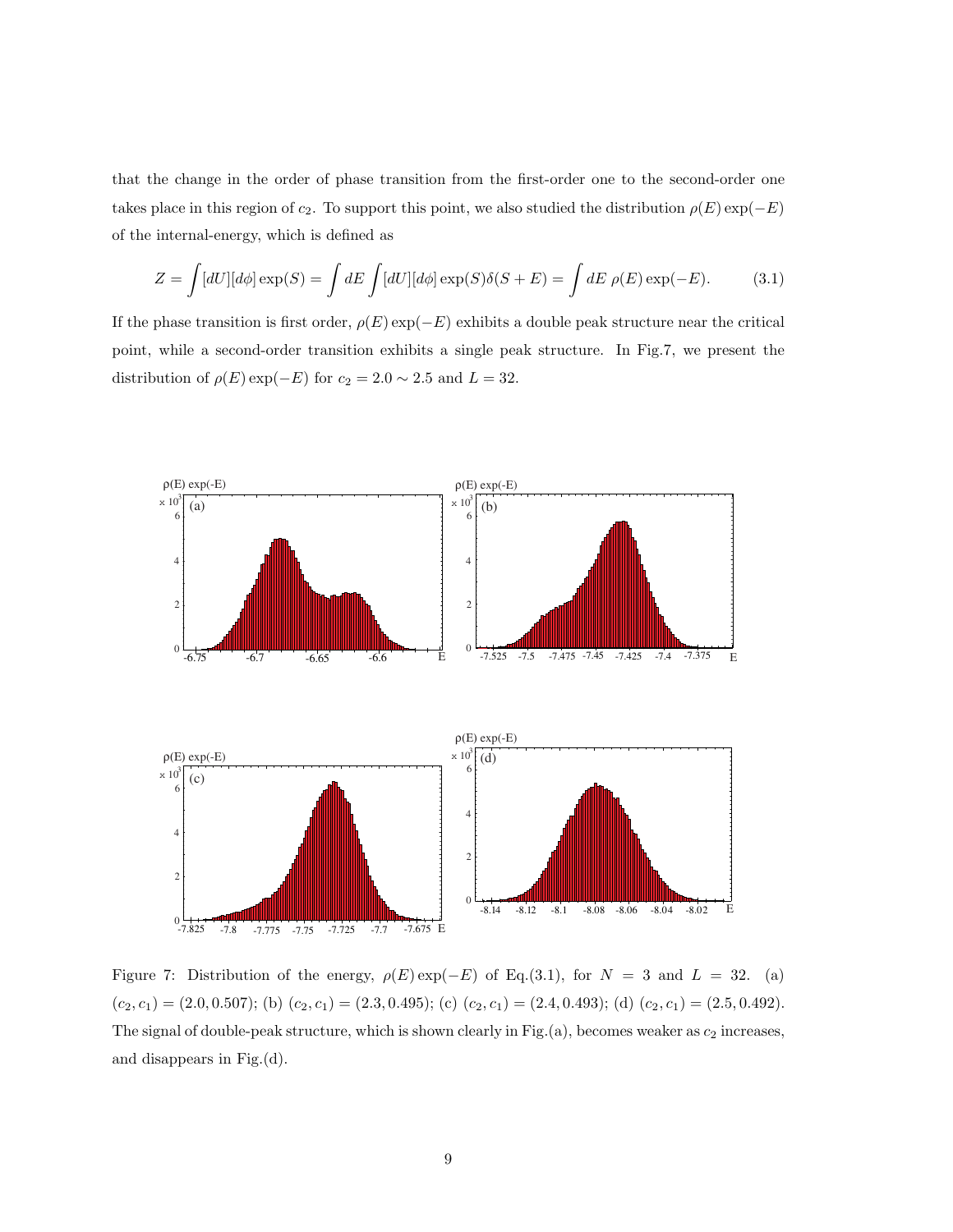The value of  $c_1$  is chosen near the peak location of C given in Fig.6(b). Apparently, Fig.7(a), the distribution at  $c_2 = 2.0$ , fits better by a double-peak (e.g., double Gaussian) distribution rather than by a single-peak one. The fact that two peaks here have different weights mainly reflects that it is slightly away from the critical point of c<sub>1</sub>. Fig.7(c) for c<sub>2</sub> = 2.4 has a single peak at  $E \simeq -7.73$ , but not symmetric around this peak, which shows a remnant of the second peak at lower U region. Fig.7(d) for  $c_2 = 2.5$  shows a clean single-peak distribution. From these observations we determine that the tricritical point is located at  $c_2 = c_{2\text{tc}} \approx 2.4 \pm 0.1$ .

In Fig.8(a), we present the phase diagram of the symmetric case for  $N = 3$ , where the order of transition between the confinement and Higgs phases changes from first  $(c_2 < c_{2tc})$  to second order  $(c_{2\text{tc}} < c_2)$ . In Fig.8(b) we present C along  $c_1 = 0.2$ , which shows a smooth nondeveloping peak. As shown in Fig.9, the instanton density  $\rho$  decreases smoothly around this peak. These results indicate a crossover at  $c_2 \simeq 1.5$ .



Figure 8: (a) Phase diagram for the  $N = 3$  symmetric case. The phase transitions are first order in the region  $c_2 < c_{2tc} \simeq 2.4$ , whereas they are second order in the region  $c_2 > c_{2tc}$ . There exists a tricritical point at around  $(c_2, c_1) \sim (2.4, 0.49)$ . Crosses near  $c_2 = 1.5$  line show crossovers. (b) Specific heat for  $N = 3$  at  $c_1 = 0.2$ . It has a system-size independent smooth peak at which a crossover takes place.

#### 3.2 Asymmetric case

Then it becomes interesting to consider asymmetric cases, e.g.,  $c_{11} \neq c_{12} = c_{13}$ . This case is closely related to a doped AF magnet.  $\phi_2$  and  $\phi_3$  correspond there to the  $CP^1$  spinon field in the deep easyplane limit, whereas  $\phi_1$  corresponds to doped holes (although they are fermionic). This case is also relevant to cosmology because the order of Higgs phase transition in the early universe is important in the inflational cosmology. Furthermore, one may naively expect that once a phase transition to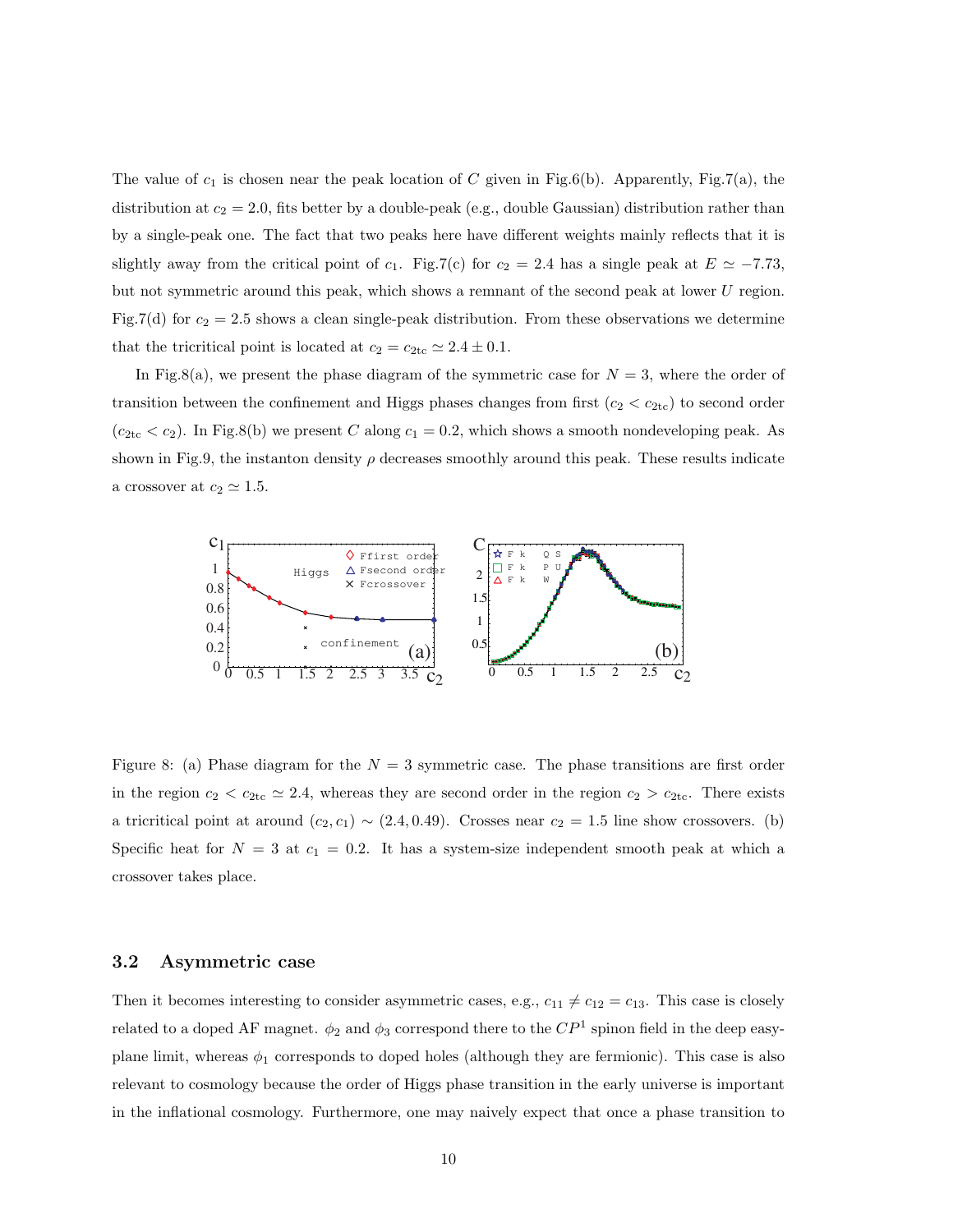

Figure 9: Instanton density  $\rho$  in the  $N = 3$  symmetric case for  $c_1 = 0.2$  as a function of  $c_2$ . System size  $L = 16$ .

the Higgs phase occurs at certain temperature  $T$ , no further phase transitions take place at lower T's even if the gauge field couples with other Higgs bosons. However, our investigation below will show that this is not the case.

Below we shall consider the two cases, (i)  $c_{12} = c_{13} > c_{11}$  and (ii)  $c_{12} = c_{13} < c_{11}$ . Let us first consider the case (i)  $c_{12} = c_{13} = 2c_{11}$ , which we call the  $c_1 = (1, 2, 2)$  model, and focus on the case  $c_2 = 1.0$ . As shown in Fig.10(a), C exhibits two peaks at  $c_{11} \sim 0.35$  and 0.52. Figs.10(b),(c) present the detailed behavior of  $C$  near these peaks, which show that the both peaks develop as  $L$ is increased. We conclude that both of these peaks show second-order transitions. This result is interpreted as the first-order phase transition in the symmetric  $N = 3$  model is decomposed into two second-order transitions in the  $c_1 = (1, 2, 2)$  model.

Let us turn to the opposite case (ii),  $c_{12} = c_{13} = 0.5c_{11}$ , i.e., the  $c_1 = (2, 1, 1)$  model at  $c_2 = 1.0$ . One may expect that two second-order phase transitions appear as in the previous  $c_1 = (1, 2, 2)$ model. However, the result shown in Fig.11 indicates that there exists only one second-order phase transition near  $c_{11} \sim 1.08$ . The broad and smooth peak near  $c_{11} \sim 0.85$  shows no L dependence and we conclude that it is a crossover. This crossover is similar to that in the ordinary  $N = 1$ gauge-Higgs system as we shall see by the measurement of  $\rho$  below.

The orders of these transitions are understood as follows: In the  $c_1 = (1, 2, 2)$  model, as we increase  $c_{11}$ , the two modes  $\phi_{xa}(a = 2, 3)$  with larger  $c_{1a}$  firstly become relevant and the model is effectively the symmetric  $N = 2$  model. The peak in Fig.10(b) is interpreted as that of the second-order phase transition in this model. As the Higgs couplings  $c_{11}$ 's are increased further, the fluctuations of the gauge field is negligibly small, and the effective model is the  $N = 1$  XY model of  $\phi_{x1}$ . It gives the second-order peak in Fig.10(c). Similarly, in the  $c_1 = (2, 1, 1)$  model,  $\phi_{x1}$  firstly becomes relevant. The effective model is the  $N = 1$  model, which gives the broad peak in the specific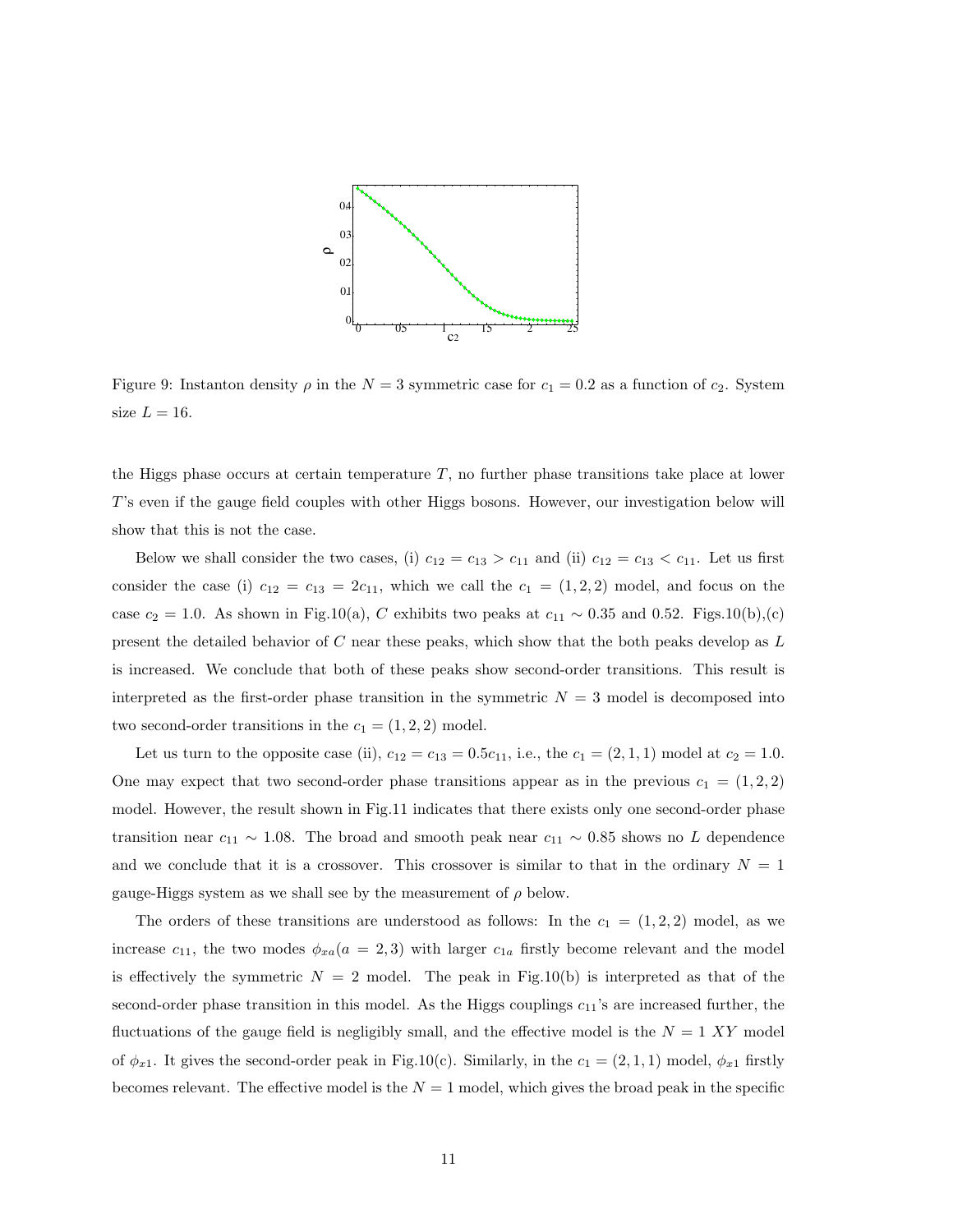

Figure 10: (a) Specific heat of the  $c_1 = (1, 2, 2)$  model  $(N=3)$  at  $c_2 = 1.0$ . (b,c) Close-up views of C near (b)  $c_{11} \sim 0.35$  and (c)  $c_{11} \sim 0.52$ .

heat C in Fig.11 as the crossover takes place there[18]. For larger values of  $c_{11}$ 's, the effective model is the  $N = 2$  symmetric model of  $\phi_{x2}, \phi_{x3}$  and  $U_{x\mu}$ , giving the sharp second-order peak in C in Fig.11.

In Fig.12, we present  $\rho$  of the  $c_1 = (1, 2, 2)$  and  $(2, 1, 1)$  models as a function of  $c_{11}$ .  $\rho$  of the  $c_1 = (1, 2, 2)$  model decreases very rapidly at around  $c_{11} \sim 0.35$ , which is the phase transition point in lower  $c_{11}$  region. On the other hand, at the higher phase transition point,  $c_{11} \sim 0.52$ ,  $\rho$ shows no significant changes. This observation indicates that the lower- $c_{11}$  phase transition is the confinement-Higgs transition, whereas the higher- $c_{11}$  transition is a charge-neutral XY-type phase transition.

On the other hand,  $\rho$  of the  $c_1 = (2, 1, 1)$  model decreases rapidly at around  $c_{11} \sim 0.85$ , where C exhibits a broad peak. This indicates that the crossover from the dense to dilute-instanton regions occurs there just like in the  $N = 1$  case[18]. No "anomalous" behavior of  $\rho$  is observed at the critical point  $c_{11} \sim 1.1$ , and therefore the phase transition is that of the neutral mode.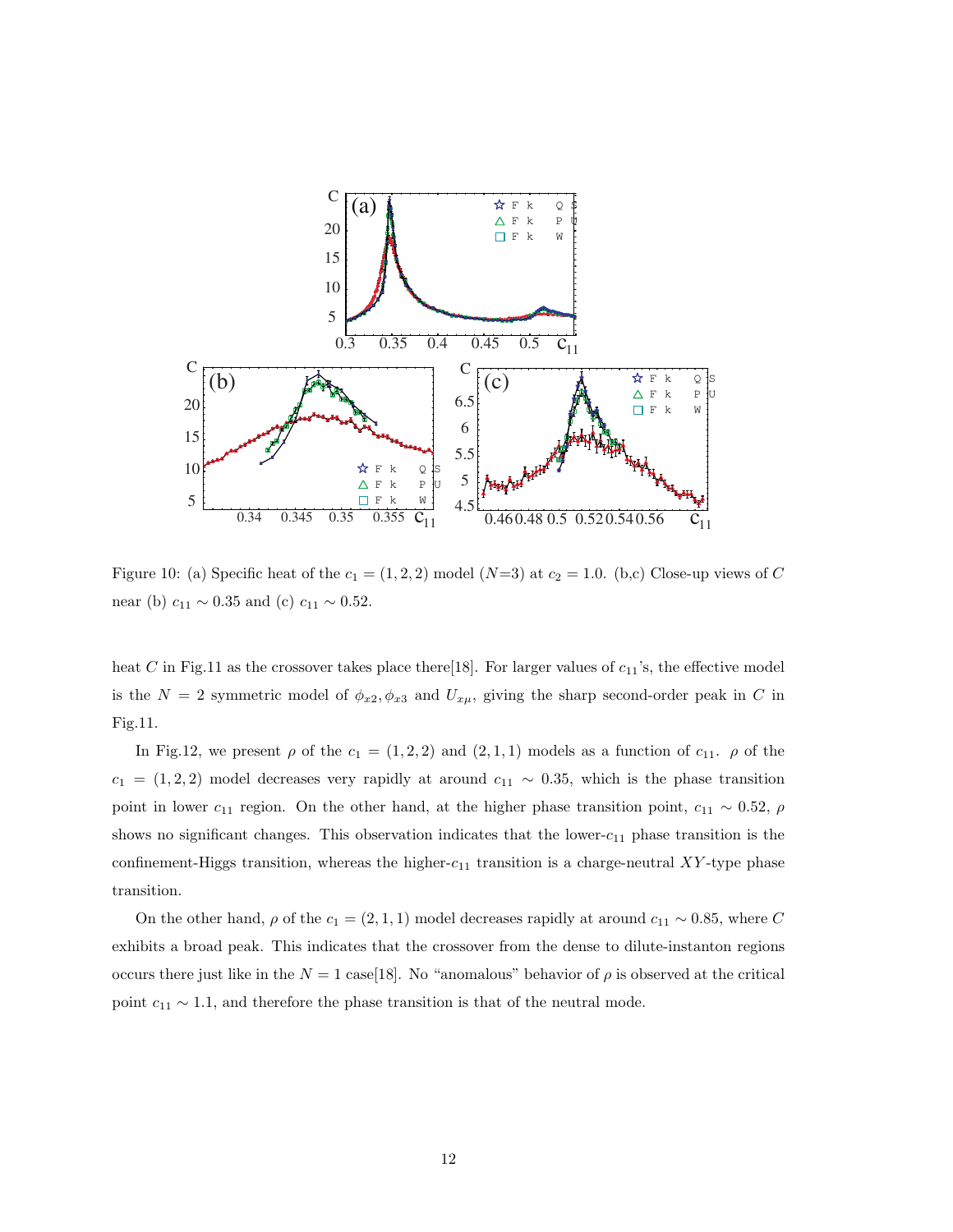

Figure 11: Specific heat of the  $c_1 = (2, 1, 1)$  model at  $c_2 = 1.0$ .



Figure 12: Instanton density  $\rho$  at  $c_2 = 1.0$  in the (a)  $c_1 = (1, 2, 2)$  model and (b)  $c_1 = (2, 1, 1)$  model. System size  $L = 16$ .

### 4 Symmetric model with  $N = 4$  and 5

We have also studied the symmetric case for  $N = 4$  and 5 multi-Higgs models at  $c_2 = 0$ . Both cases show clear signals of first-order transitions at  $c_1 \simeq 0.89(N = 4), 0.84(N = 5)$  as shown in Fig.13. On the other hand, at  $c_2 = \infty$ , the gauge dynamics is "frozen" to  $U_{x\mu} = 1$  up to gauge transformations, so there remain N-fold independent XY spin models, each of which exhibits a second-order transition at  $c_1 \simeq 0.46$ . Thus we expect a tricritical point for general  $N > 2$  at some finite  $c_2$  separating first-order and second-order transitions.

### 5 Conclusion

In the present paper, we studied the U(1) multi-flavor Higgs model in 3D, which is closely related to various interesting physical systems. By means of the MC simulations, we clarified its phase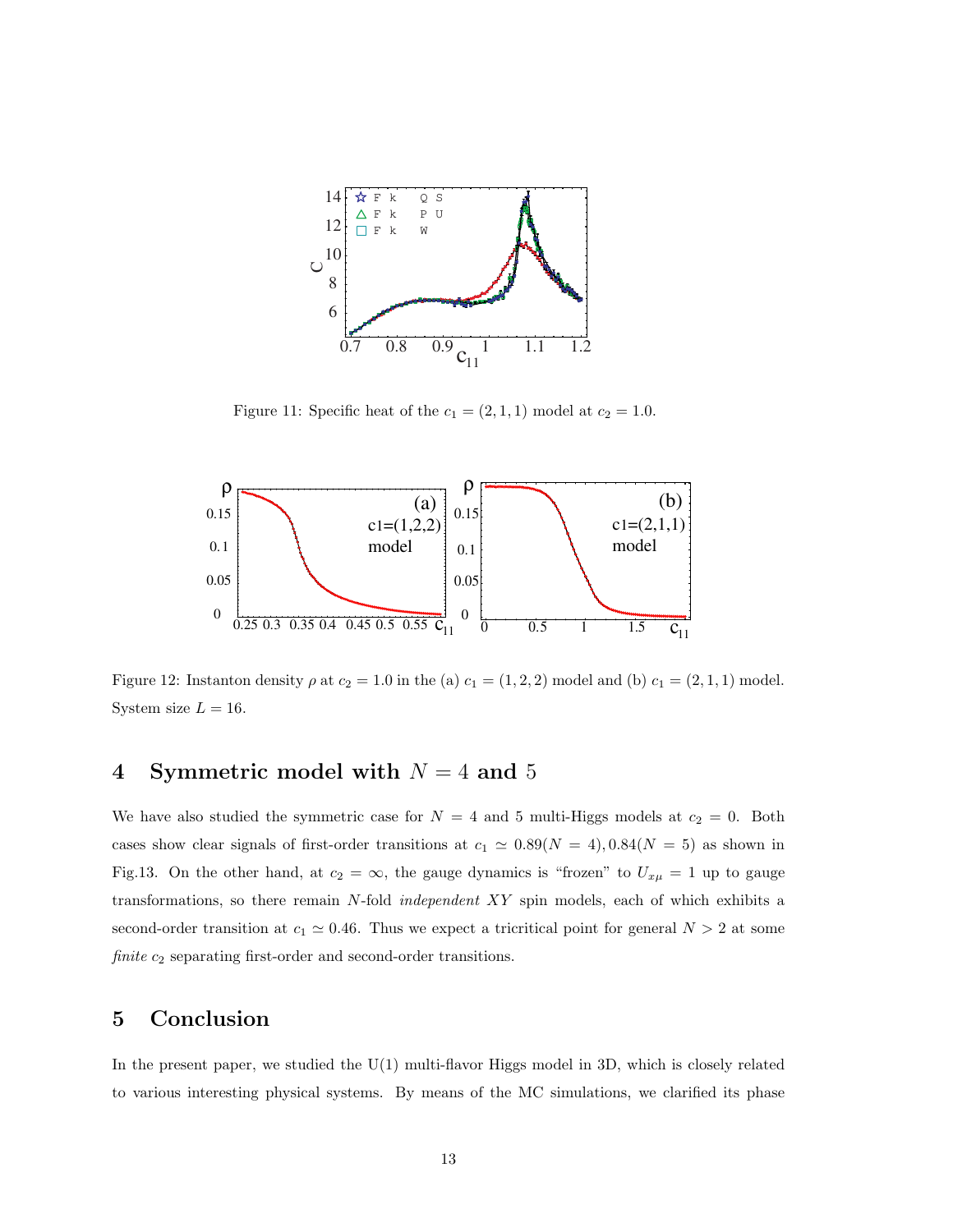

Figure 13: Internal energy U in (a) the  $N = 4$  model and (b)  $N = 5$  model for  $c_2 = 0$  with the system size  $L = 24$ . Both exhibit hysteresis loops in the path where  $c_1$  is first increased and then decreased by the step  $\Delta c_1 = 0.005$ . This indicates a first-order phase transition for  $c_2 = 0$  at  $c_1 \simeq 0.89$  for  $N = 4$  and at  $c_1 \simeq 0.84$  for  $N = 5$ .

structure and critical behavior. Let us summarize the results. For  $N = 2$  there is a critical line  $\tilde{c}_1(c_2)$  of second-order transitions in the  $c_2 - c_1$  plane, which distinguishes the Higgs phase  $(c_1 > \tilde{c}_1)$ and the confinement phase  $(c_1 < \tilde{c}_1)$ . This result is consistent with Kragset et al. [16]. We obtained the crtitical exponent of the phase transition by means of the FSS and found that the result is very close to that of the 3D XY model.

For  $N = 3$  there is a similar transition line, but the region  $0 < c_2 < c_{2tc} \simeq 2.4$  is of first-order transitions while the region  $c_{2\text{tc}} < c_2$  is of second-order transitions. We concluded that there exists a tricritical point. It is very interesting and also important to clarify the nature of the tricritical point, especially its critical exponent. This problem is under study and the result will be published in future .

To study the mechanism of generation of these first-order transitions, we studied the asymmetric cases and found two second-order transitions [in the  $c_1 = (1, 2, 2)$  model] or one crossover and one second-order phase transition [in the  $c_1 = (2, 1, 1)$  model]. The former case implies that two simultaneous second-order transitions strengthen the order to generate a first-order transition. Chernodub et al.[25] reported a similar generation of an enhanced first-order transition in a related 3D Higgs model with singly and doubly charged scalar fields. We stress that the above change of the order is dynamical because (1) It depends on the value of  $c_2$ , (2) Related 3D models, the  $\mathbb{CP}^{N-1}$  and  $N$ -flavor  $\mathbb{CP}^1$  gauge models, exhibit always second-order transitions (See Ref.[4]).

#### Acknowledgements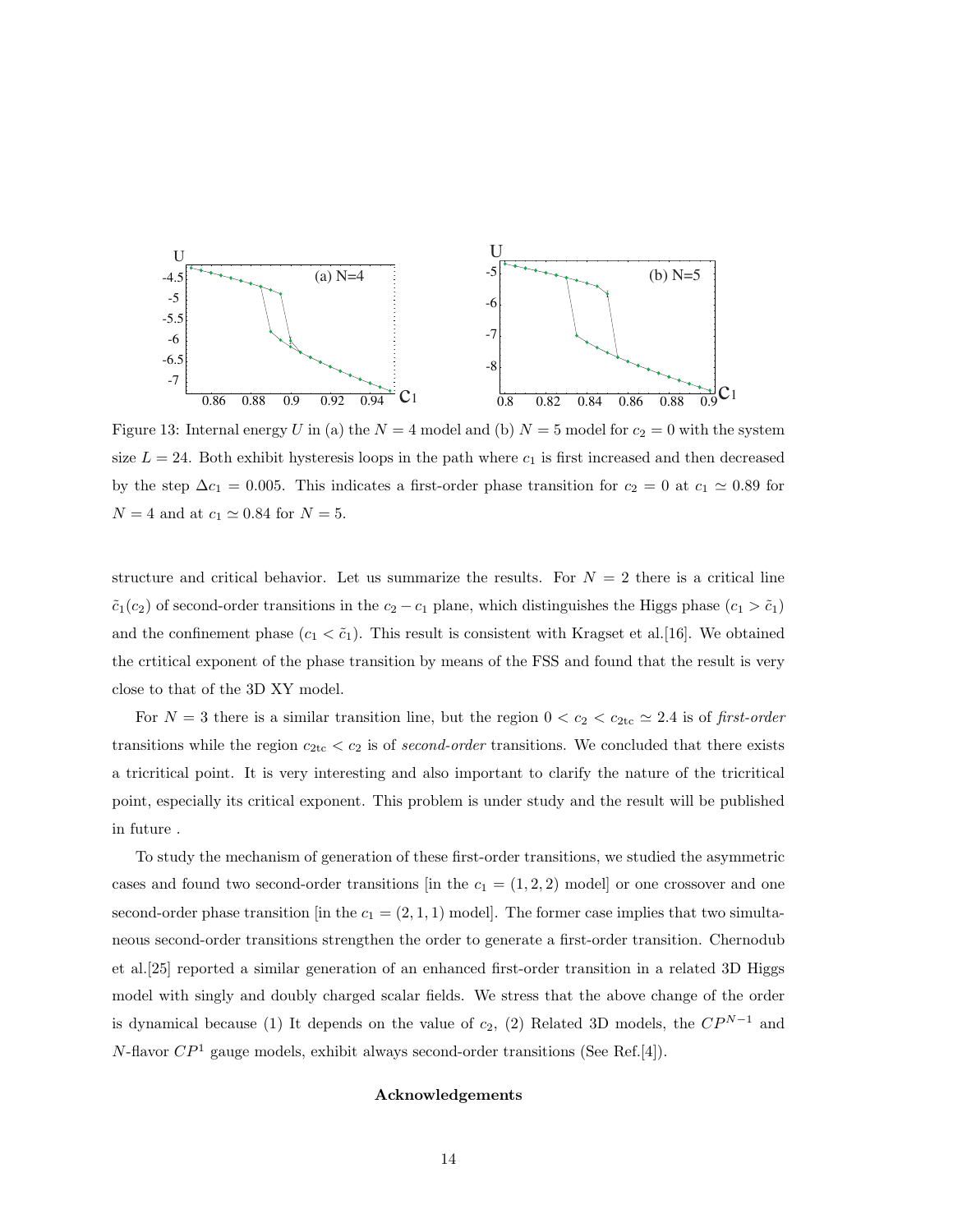We thank K. Sakakibara and M.N.Chernodub for useful discussions. We also thank Y. Nakano for his assistance in numerical calculations. This work was partially supported by Grant-in-Aid for Scientific Research from Japan Society for the Promotion of Science under Grant No.20540264.

### References

- [1] See, e.g., S. Coleman, "Aspects of Symmetry" (Cambridge University Press 1985); E. Brezin, S. R. Wadia, "The Large N Expansion in Quantum Field Theory and Statistical Physics" (World Scientific, Singapore 1993).
- [2] Y. Iwasaki, K. Kanaya, S. Sakai, and T. Yoshie, Phys. Rev. Lett.69(1992)21.
- [3] G. Arakawa, I. Ichinose, T. Matsui, K. Sakakibara, Phys. Rev. Lett. 94(2005)211601.
- [4] S. Takashima, I. Ichinose, T. Matsui, Phys. Rev. B73(2006)075119.
- [5] F.S. Nogueira and H.Kleinert, Phys.Rev. B77 (2008)045107, and references cited therein.
- [6] E. Babaev, A. Sudbø, and N. W. Ashcroft, Nature 431(2004)666.
- [7] Y. Ohashi, Phys. Rev. Lett. **94**(2005)050403.
- [8] T. Senthil, L. Balents, S. Sachdev, A. Vishwanath, and M. P. A. Fisher, Science 303(2004)1490; T. Senthil, A. Vishwanath, L. Balents, S. Sachdev, and M. P. A. Fisher, Phys. Rev. B70(2004)144407.
- [9] F.S. Nogueira, S. Kragset, and A. Sudbø, Phys.Rev. B76(2007)220403(R).
- [10] J. Zhao, K. Ueda, and X. Wang, Phys. Rev. B74(2006)233102.
- [11] R. K. Kaul, A. Kolezhuk, M. Levin, S. Sachdev, and T. Senthil, arXiv:cond-mat/0611536.
- [12] A. B. Kukulov, N. V. Prokof'ev, B. V. Svistunov, and M. Troyer, Ann. Phys. 321(2006)1602.
- [13] A. H. Guth, Phys. Rev. **D23**(1981)347.
- [14] R. Allahverdi, K. Enqvist, J. Carcia-Bellido, and A. Mazumdar, Phy.Rev.Lett. 97(2006)191304; J.C.B. Sanchez, K. Dimopoulos, D.H. Lyth, JCAP 0701(2007)015.
- [15] J. Smiseth, E. Smørgrav, and A. Sudbø, Phys. Rev. Lett.  $93(2004)077002$ ; See also E. Smørgrav, J. Smiseth, E.Babaev, and A. Sudbø, Phys. Rev. Lett. 94(2005)096401; S. Sachdev, in "Quantum magnetism", U. Schollwock, J. Richter, D. J. J. Farnell and R. A. Bishop eds, Lecture Notes in Physics, Springer, Berlin (2004).